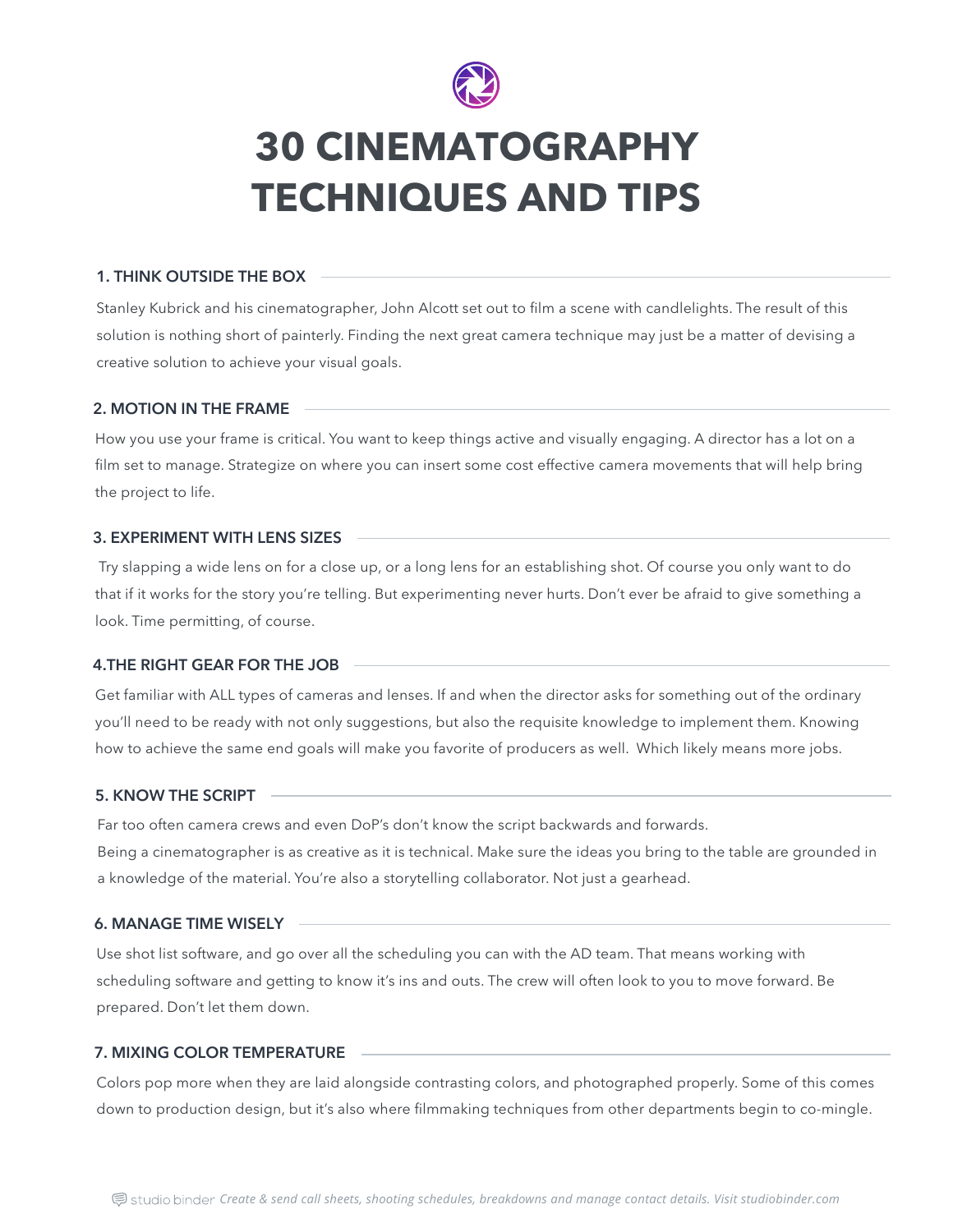What do you think is the best cinematography ever? Who is the best cinematographer? Of course it's partly a matter of taste. Some of the greatest cinematic creations came partly through that very source of inspiration. Orson Welles considered Ford's work to have some of the best cinematography ever. His inspiration for his own cinematography ideas was so powerful, it led him right into his own all time classic. And new innovations.

#### **9. STAY INSPIRED**

Be versed in visual art and design terminology. Take some time to familiarize yourself with great artwork. The tools of creating powerful images may have changed, but the basic principles have remained the same for hundreds of years. Treat your shots, and each frame, like a work of art you want to get right.

#### **10. BE AN ARTIST**

Even if you aren't looking through a monitor, it's vital that you look at your shoot through a frame of some kind. Whether it's an old-school director's viewfinder, a still camera, or just your fingers. This frame is what the audience will ultimately see, and you have to be able to picture what's going into it. Any device that helps train your eye to think of the world in terms of the frame will make you a better cinematographer in the long run.

# **11. LOOK THROUGH THE FRAME**

Hard and soft lighting create very different feelings. Hard light is way easier to control than soft light. Hard lights can be softened, but soft lights can't be hardened. If you really need to control shadows and keep light from spilling everywhere a fresnel will make your life easier than a kino.

# **12. EXPERIMENT WITH HARD AND SOFT LIGHT**

When all else fails, you can use your phone, but ideally you want a DSLR with the same size sensor as your shooting camera. You should also bring a zoom that has the same approximate focal range as the lenses you'll be shooting on. You can test out different focal lengths and find exact camera positions.

# **13. BRING A QUALITY STILL CAMERA ON SCOUTS**

You'll want to make a shot list right after a tech scout to determine what lenses you need. A well organized shot list is going to be one of your best tools on set.

# **14. MAKE A SHOT LIST**

Understand what the light will look like there at different times of the year, or day (more on that later).

The better your locations, the better your look with potentially less work from you and your crew.

# **15. CHOOSE THE RIGHT LOCATION**

Consider your actors into your overall creation. When you light the space around them, you're ultimately lighting the overall mood. This film technique allows you to experiment with blocking. Separate lighting for actors follows up to lighting specific marks but then your lighting has to change. Occasionally, a quick adaptation will come be great into your shot.

#### **8. PUT STORY FIRST**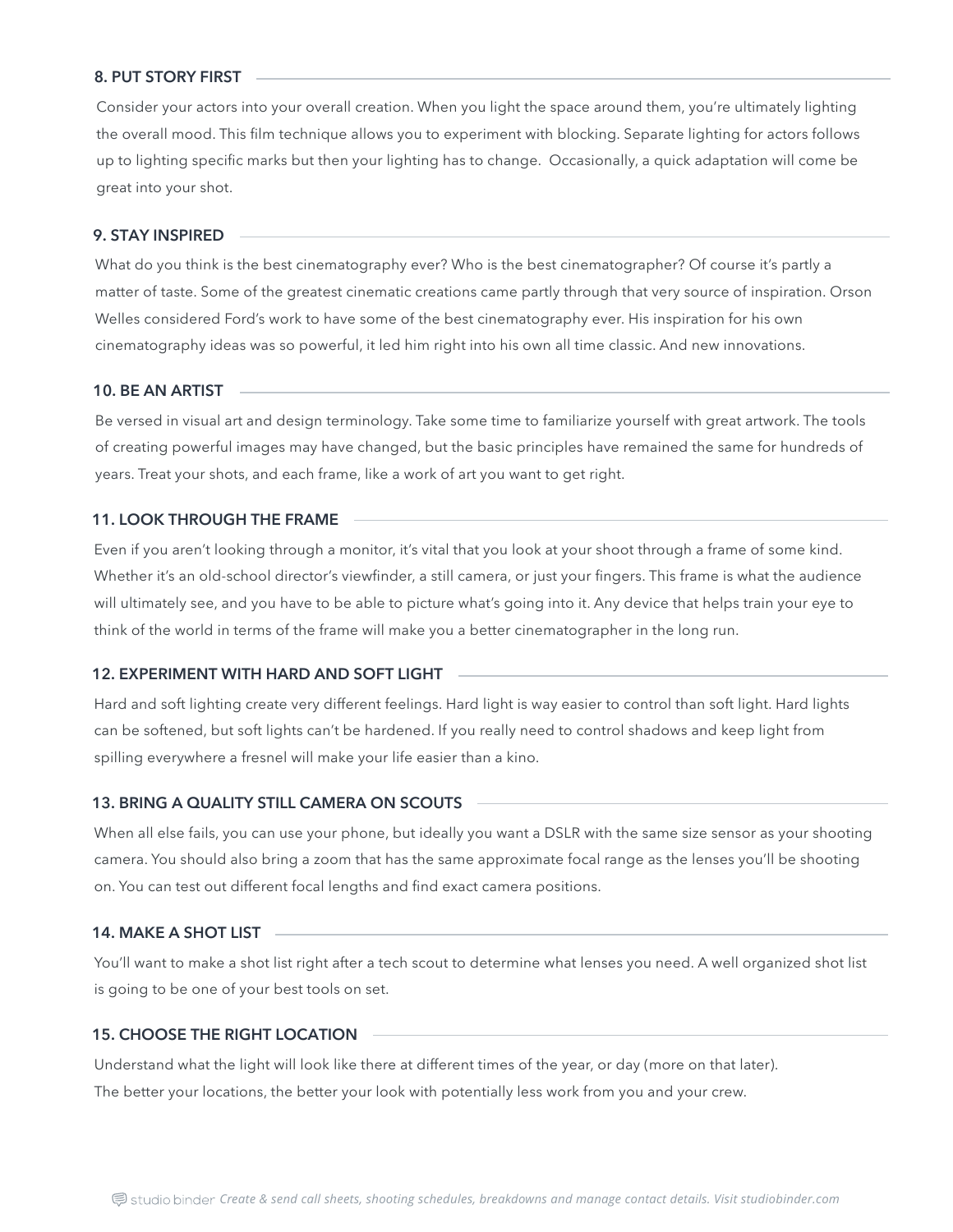Try not to depend on it. The best cinematography typically comes from your locations and lighting. Plus, whatever you can't capture naturally on-set, might take way more time and money to recreate in post. Give yourself TIME to create it. Remember, you are being hired for your expertise in cinematography techniques. Your producer will love you for saving him thousands. Post fixes are way more expensive than having the Art Dept touch up a flaw.

#### **17. NEVER SAY "FIX IN POST"**

You may not be the most experienced person on set. In fact the most experienced person may be working for you, with years of filmmaking techniques and experience under their belts. Your gaffer and key grip in particular are both highly trained creative individuals. Use them to help solve problems.

#### **18. YOU'RE ONLY AS GOOD AS THE TEAM YOU WORK WITH**

Some of the most important filmmaking tips aren't actually cinematic techniques, but people skills. Crews respect clear, fast decision making. They're probably happy to do the work but will become unhappy if they find themselves being told to take down a light and then they have to put it right back 15 minutes later. So be clear and respectful. Take the blame for mistakes. Be a responsible leader.

# **19. KNOW HOW TO MANAGE YOUR CINEMATOGRAPHY CREW**

On some jobs you'll have to serve as your own gaffer. And electric. And grip. And… production designer. You should have a working knowledge of every role on a set. It's also so you can understand and respect the process of everyone else's work. The set needs to flow, which means you need to be in sync with everyone else.

# **20. BE READY TO DO IT ALL**

Things break, gear gets obsolete, and spending 100K on fancy camera gear will not make jobs come to you. The job is to know how to evaluate the limitations and advantages of your gear, reach into your bag of film techniques, and make the best image under those conditions.

#### **21. YOUR REEL IS MORE IMPORTANT THAN YOUR CAMERA GEAR**

Invest carefully. Know that your quality of work, and how it is to work with you, will factor in more than how much gear you own. Once Producers know you own some cool gear, they might hire you hoping to get it for free. Or at least heavily discounted.

# **22. DON'T GO INTO DEBT FOR CAMERA GEAR**

Understanding what a drone can and cannot do is important if you want to have a good relationship with your drone pilot. While this 'technique' is about Drones, it really applies to any and all technology that comes along. Research them as best you can. Know how and when to use them.

# **23. UNDERSTAND MODERN DRONE TECHNOLOGY**

You probably already know that all depth in film is, essentially, an illusion. You're tricking the eye into believing that a flat picture has a third dimension it really doesn't have. There are many ways you can add depth, and moving beyond one trick is essential if you want to move to the next level of cinematography.

# **16. KNOW THE MANY WAYS TO ADD DEPTH**